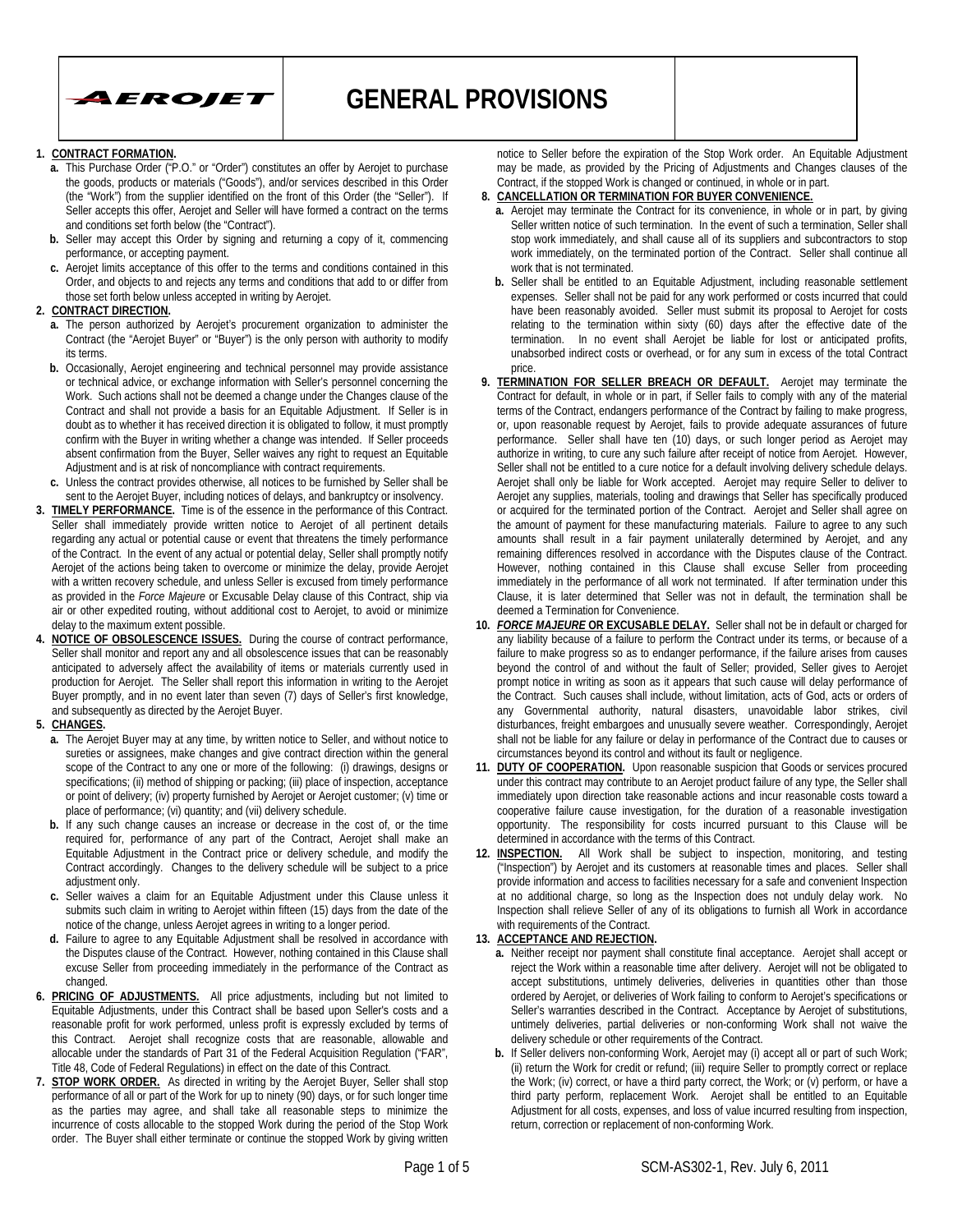## **Aerojet General Provisions, Continued**

- **c.** Seller shall not redeliver corrected or rejected Work without disclosing the corrective action taken. In the event non-conforming Work is re-delivered subsequent to corrective action, Aerojet may require Seller, at Seller's expense, to include an inspection report from a third-party inspector acceptable to Aerojet with any subsequent redelivery.
- **14. PRICES AND TAXES.**
	- **a.** Aerojet will not pay prices for Work higher than those prices stated in the Contract. Seller warrants that the prices of the items covered by this Order are not in excess of Seller's lowest prices in effect on the date of this Order for comparable quantities of similar items. If Seller reduces prices for this Work after formation of the Contract, but prior to payment, such price reductions will apply to this Contract. Unless otherwise specified, the prices include all charges for packaging, handling, storage and delivery.
	- **b.** Unless prohibited by law or otherwise specified, Seller shall pay and has included in the price of the Order any federal, state or local tax, transportation tax, or other tax which is required to be imposed upon the items ordered hereunder, or by reason of their sale or delivery, except for applicable sales and use taxes that are listed separately on Seller's invoice. Prices shall not include any taxes, duties, tariffs or similar fees for which Aerojet has furnished a valid exemption certificate or other evidence of exemption.
- **15. INVOICES.**
	- **a.** All invoices must include the following: (i) Seller's name; (ii) invoice number and date; (iii) Contract number and line item number; (iv) description of the Work; (v) quantity, unit of measure, unit price, and extended total price; and (vi) name and address for remittal of payment. Seller shall deliver invoices to the address shown on the face of the Contract.
	- **b.** If invoicing at times other than at delivery, Seller shall substantiate invoices by evidence of actual payment and individual daily job timecards, or by other evidence approved by Aerojet. Invoices shall not be submitted to Aerojet more frequently than once each month, unless otherwise agreed in writing.
	- **c.** Aerojet may audit, or cause to be made such audit, of the invoices and substantiating information at any time or times prior to final payment under the Contract. Each payment made by Aerojet shall be subject to reduction to the extent of amounts that are found by Aerojet not to have been properly payable, and shall be subject to reduction for overpayments or to increases for underpayments on preceding invoices.
- **16. PAYMENT.**
	- **a.** Unless provided otherwise in the Contract, payment shall be due, and any applicable discount period shall begin, upon the later of (i) the scheduled delivery date; (ii) the actual delivery date; or (iii) the date of receipt of a proper invoice. Payment shall be deemed to have been made on the date Aerojet's check is mailed or payment is otherwise tendered.
	- **b.** Aerojet will take advantage of the most favorable discount incorporated in the Contract or found on individual invoices. Delays attributable to the fault of Seller, such as late invoices, errors or omissions on invoices, or lack of supporting documentation required by the Contract, will entitle Aerojet to withhold payment without losing any discount privileges or incurring any interest expense payable to Seller.
	- **c.** Aerojet shall not be obligated to pay Seller any amount in excess of the price set forth in the Contract, unless and until the Aerojet Buyer modifies the price for performance under the Contract. When and to the extent that the price set forth in the Contract has been increased, any hours expended and material costs incurred by Seller in excess of the price prior to the increase shall be payable to the same extent as if such hours expended and material costs had been incurred after such increase in the price.
- **17. SET-OFFS.** Aerojet may set-off any amounts Aerojet in good faith claims to be due from Seller against any sums otherwise due to Seller whether such claims arise under or outside the Contract.
- **18. PROPERTY.**
	- **a.** Unless otherwise agreed herein, Seller at its cost shall supply all material, equipment, designs, drawings, tools, and facilities required to perform this order. Seller assumes, and shall ensure that its subcontractors assume, for it and its employees, the risk of loss and destruction of, and damage to any of its property, whether owned, rented, borrowed or otherwise. Seller waives, and shall ensure that its subcontractors waive, for it and its employees, all rights of recovery against Aerojet, its subsidiaries, affiliates, parent, and their customers, successors, assigns, employees, officers, attorneys and agents for any such loss and destruction of, or damage to, any of its property. "Subcontractor" as used in this Contract shall include Seller's subcontractors at any tier.
	- **b.** Seller shall be responsible and accountable for all Aerojet and Aerojet customer-owned property ("Furnished Property"). Seller shall use, manage, maintain, protect, and preserve Furnished Property in accordance with good commercial practices, at Seller's risk and sole expense. Aerojet or its customer

shall have access at all reasonable times to the premises at which Furnished Property is located for the purpose of inspecting the Furnished Property.

- **c.** Seller shall maintain insurance covering the full replacement value of all Furnished Property and providing protection against all perils normally covered in an "all-risk" policy, including, but not limited to, fire, windstorm, explosion, riot, civil commotion, aircraft accident, earthquake, flood or other acts of nature. Seller is responsible for any loss, destruction or damage of Furnished Property while in Seller's possession, custody or control. Seller shall promptly, and in no event more than ten (10) days after first learning of such an event, inform Aerojet in writing of any loss or damage to Furnished Property. However, Seller is not responsible for reasonable wear and tear to Furnished Property or for Furnished Property that is properly consumed in performance of the Contract.
- **d.** Unless Aerojet otherwise expressly permits in writing, Seller shall use Furnished Property only in the performance of the Contract. Seller shall mark, tag or segregate Furnished Property. Aerojet does not warrant the suitability of Furnished Property and all Work performed must be in strict accordance with drawings and specifications. As directed by Aerojet, or upon completion or termination of the Contract, Seller shall provide Aerojet, in acceptable form, an inventory list of Furnished Property and shall deliver such Furnished Property, to the extent not incorporated in delivered materials, to Aerojet.
- **e.** Title to Furnished Property shall remain in Aerojet or its customer and shall not be affected by its incorporation into or attachment to any property not owned by Aerojet or its customer, nor shall Furnished Property become a fixture or lose its identity as personal property by being attached to any real property. Title to all property (including material) purchased by Seller for which Seller is entitled to be reimbursed as a direct item of cost under this Contract shall pass to and vests in Aerojet upon Seller's delivery of such property. Title to property purchased by Seller, the cost of which is reimbursable to Seller, shall pass to and vest in Aerojet upon the earliest of (i) issuance of the property for use in performance of the Contract; (ii) commencement of processing of the property for use in performance of the Contract; or (iii) reimbursement of the cost of the property by Aerojet.

# **19. AEROJET AND SELLER PROPRIETARY INFORMATION.**

- **a.** Information, including but not limited to technical information contained in documents, drawings, publications, specifications, schedules and the like, provided by Aerojet to Seller remains the property of Aerojet, and may not be disclosed to any person or organization by Seller, without the express prior written approval of Aerojet. Seller shall not use or reproduce such information except as necessary for the performance of this Contract, or as Aerojet may otherwise allow in writing. Seller will not use such designs, tools, patterns, drawings, information or equipment for the production of larger quantities than those specified herein or for customers other than Aerojet. Seller shall maintain data protection processes and systems sufficient to protect Aerojet information adequately.
- **b.** Unless otherwise agreed, within sixty (60) days after completion of work under this Contract, Seller shall return to Aerojet all information covered by this Clause, or destroy such information and certify to Aerojet in writing that such destruction has been completed.
- **c.** Seller agrees that failure to (i) comply with the terms of any and all proprietary information or nondisclosure agreements Seller may have with Aerojet or (ii) respect all "Proprietary Information," "Confidential," or similar markings and restrictive legends applied by Aerojet to any information provided to Seller, will constitute a material breach of this Contract.
- **d.** Seller shall not provide any proprietary information of Seller or any third party to Aerojet without prior execution of a proprietary information or nondisclosure agreement by the parties. Any knowledge or information that Seller has disclosed or may disclose to Aerojet incident to the placing of this Order or the performance of the Contract shall not, unless otherwise agreed in writing by Aerojet, be considered confidential or proprietary to Seller and shall be acquired free from any restriction other than restrictions that may be imposed by intellectual property considerations such as patent rights, copyrights, and trademarks.

# **20. DATA RIGHTS, INTELLECTUAL PROPERTY INDEMNIFICATION AND INVENTIONS.**

- **a.** This clause is not applicable for commercial off-the-shelf Work, unless such Work is modified or redesigned pursuant to this Contract.
- **b.** To the extent any pre-existing inventions, technology, designs, works of authorship, mask works, technical information, computer software, and other information or materials are used, included, or contained in the Work and not owned or otherwise licensed by Aerojet, Seller grants to Aerojet an irrevocable, nonexclusive, world-wide, royalty-free license to use, sell, or offer for sale its pre-existing inventions, technology, designs, works of authorship, mask works, technical information, computer software, and other information or materials incorporated into Aerojet products.
- **c.** Seller shall indemnify, defend, and hold harmless Aerojet, its subsidiaries, affiliates, parent, and their customers, successors, assigns, employees, officers, attorneys and agents from and against any and all losses, liabilities, damages, claims, demands, subrogation, suits, actions, proceedings, costs, and expenses, including attorneys' fees and costs of litigation related thereto or incident to establishing the right to

Page 2 of 5 SCM-AS302-1, Rev. July 6, 2011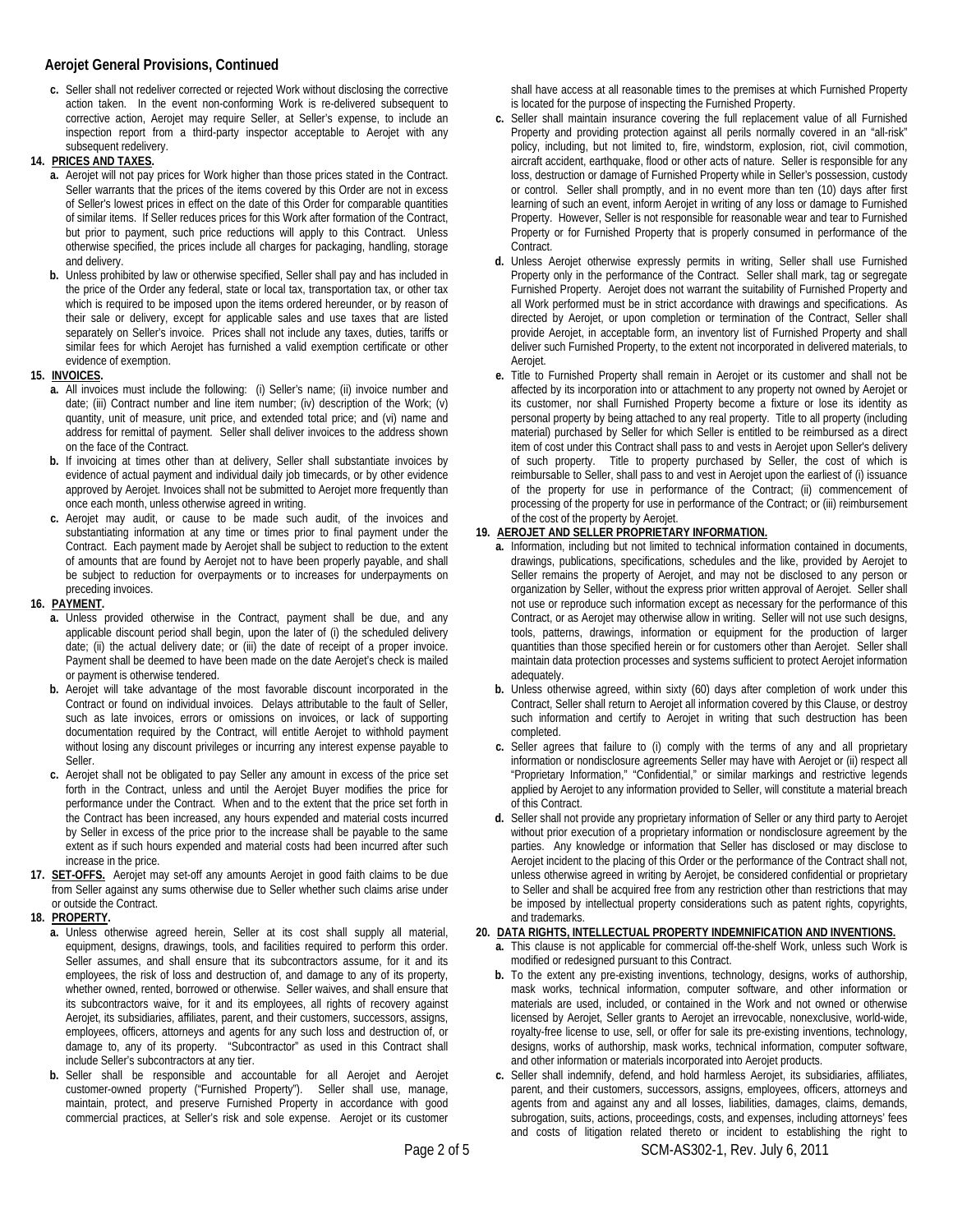## **Aerojet General Provisions, Continued**

indemnification, arising from any action by a third party that is based upon a claim that the Work performed under the Contract infringes, or otherwise violates, the intellectual property rights of any person or entity. Seller will have no obligation under this provision for infringement arising from (i) Seller's compliance with detailed specifications issued by Aerojet where infringement could not be avoided in complying with such specifications, or (ii) use or sale of Work by Aerojet in combination with products not delivered by Seller if such infringement would not have occurred from the use or sale of the Work solely for the purpose for which the Work was designed or sold to Aerojet.

**d.** Seller agrees that Aerojet shall be the owner of all inventions, technology, designs, works of authorship, mask works, technical information, computer software, copyrights, business information technical data, documents, drawings, publications, specifications, schedules or the like and other information conceived, developed or otherwise generated in the performance of this Contract by or on behalf of Seller. Seller shall disclose directly to Aerojet, or cause its employees to so disclose, promptly and in written detail, all such inventions, discoveries and improvements. Seller agrees to maintain and disclose to Aerojet written records of, and otherwise provide Aerojet with full access to, the subject matter covered by this Clause and that all such subject matter will be deemed information of Aerojet and subject to the protection provisions of the Aerojet and Seller Proprietary Information clause. Seller hereby assigns and agrees to assign all right, title, and interest in the foregoing to Aerojet, including without limitation all copyrights, patent rights and other intellectual property rights therein and further agrees to execute, at Aerojet's request and expense, all documentation necessary to perfect title therein to Aerojet. Seller agrees to assist Aerojet, at Aerojet's request and expense, in every reasonable way, in obtaining, maintaining and enforcing patent and other intellectual property protection on the subject matter covered by this clause. Seller shall take, or cause its employees to take, any and all actions required to effectuate the purpose of this clause.

#### **21. GENERAL INDEMNIFICATION FROM SELLER NEGLIGENCE.**

- **a.** Seller shall be solely responsible for the safe conduct of the work under the Contract and for the protection of all persons, premises, or facilities involved in the performance of the Contract. Seller shall take all precautions to prevent the occurrence of any accident, injury, death or loss to any person or property in the performance of the Contract, whether on Seller's property, Aerojet's property or elsewhere.
- **b.** Seller shall indemnify, defend, and hold harmless Aerojet, its subsidiaries, affiliates, parent, and their customers, successors, assigns, employees, officers, attorneys and agents from and against any and all losses, liabilities, damages, claims, demands, subrogation, suits, actions, proceedings, costs, and expenses, including attorneys' fees and costs of litigation related thereto or incident to establishing the right to indemnification, for property damage, or for personal injury to, or death of, any person, including, but not limited to, employees of Seller or its subcontractors, arising from or relating to the performance of the Contract. This indemnity shall apply only to the extent of the negligence or misconduct of Seller, its subcontractors or any of their respective employees.
- **22. INSURANCE.**
	- **a.** Seller shall, at its own expense, maintain, with insurers which are rated A- or better by A.M. Best, insurance fully covering, in amounts customary for prudent and conservative businesses, all liabilities, whether to Aerojet or others, that might be incurred in any way related to this Contract. If requested by Aerojet, Seller shall cause Aerojet and Aerojet's Customer to be added to Seller's insurance as additional insured. Seller's insurance shall be primary to any insurance coverage procured by Aerojet. On Aerojet's request, Seller shall furnish Aerojet evidence of Seller's compliance with any aspect of this Clause.
	- **b.** Seller shall provide Aerojet thirty (30) days advance written notice prior to the effective date of any cancellation or change in the term or coverage of any of Seller required insurance, provided however such notice shall not relieve Seller of its obligations to procure and maintain the required insurance. Seller's obligations for procuring and maintaining insurance coverage are freestanding and are not affected by any other language in this Contract.
	- **c.** Without in any way limiting the foregoing undertaking, Seller and its Subcontractors at any tier shall maintain public liability and property damage insurance in reasonable limits covering the obligations set forth and shall maintain proper Worker's Compensation insurance or an Aerojet-approved self-insurance program covering all employees performing this order.
- **23. GOVERNING LAW AND AUDITS.**
	- **a.** Seller warrants that it is familiar with all federal, state and local laws, regulations and other governmental directives that may relate to this Contract and performance under it, and that Seller has complied, and will comply, with such laws, regulations and directives in every respect that may be relevant to this Contract. Seller agrees to indemnify and hold Aerojet harmless to the full extent of any loss, damage or expense (including attorneys' fees) which Aerojet may incur as a result of Seller's violation of any applicable laws.
- **b.** This P.O., and the Contract created by its acceptance, will be governed by the provisions of the Uniform Commercial Code in effect in the state of California on the date of this Order, except to the extent that the provisions of the Uniform Commercial Code are modified or supplemented by the terms set forth elsewhere in this Order, and will be construed in accordance with the laws of the state of California, exclusive of any conflict of law provisions. Any provision of this Order that is (i) incorporated in full text or by reference from the FAR, or (ii) incorporated in full text or by reference from any agency regulation that implements or supplements the FAR, or (iii) that is substantially based on any such agency regulation or FAR provision, shall be construed and interpreted according to the federal common law of government contracts as enunciated and applied by federal judicial bodies, Boards of Contract Appeals and quasi-judicial agencies of the federal Government. The United Nations Convention on Contracts for the International Sale of Goods shall not apply to this Contract.
- **c.** Upon written request, Aerojet is entitled to conduct a timely compliance audit of Seller. The audit shall be for the purpose of determining compliance with this Clause, or in response to actions of the U.S. Government or Aerojet Customers. The compliance review may include document review, on-site visits, and employee and subcontractor interviews, and may encompass review of direct and indirect ("corporate") functions. Information and material obtained from the compliance review will only be used in furtherance of this Contract, but shall be provided to Government personnel without limitation. Without limitation on the scope or frequency of compliance reviews, Aerojet will make reasonable efforts to minimize disruption and cost to Seller. Seller shall include a substantially identical audit provision in all subcontracts in support of this Contract.
- **24. REPRESENTATIONS OF MATERIAL FACTS.** The award of this P.O. was in reliance on the facts reflected in certifications and representations made by Seller prior to the award. Those same facts can determine whether the intended end use of Seller's Work is lawful. If, at any time during the performance of this P.O., Seller discovers that any information contained in these certifications and representations is erroneous or is no longer current, Seller must provide immediate written notice of the correction and current information to the Aerojet Buyer. Seller and its subcontractors at all tiers are also required to notify their respective buyers, up to and including the Aerojet Buyer if any of them at any tier becomes suspended, debarred or otherwise determined ineligible to participate in contracts. This obligation is a material term of this contract and must be included in all subcontracts at all tiers. The corrected and current facts could lead Aerojet to divert Seller's Work from the intended use, terminate continued performance, or other business decision. A breach of this obligation is grounds for a default termination.
- **25. EXPORT CONTROL.**
	- **a.** Seller agrees to comply with all applicable U.S. export control laws and regulations, specifically including, but not limited to, the requirements of the Arms Export Control Act, 22 U.S.C. 2751-2794, including the International Traffic in Arms Regulation (ITAR), 22 C.F.R. 120 et seq.; and the Export Administration Act, 50 U.S.C. app. 2401-2420, including the Export Administration Regulations, 15 C.F.R. 730-774; including the requirement for obtaining any export license or agreement, if applicable. Without limiting the foregoing, Seller agrees that it will not transfer any export controlled item, data, or services, to include transfer to foreign persons employed by or associated with, or under contract to Seller or Seller's lower-tier suppliers, without the authority of an export license, agreement, or applicable exemption or exception. If Seller is engaged in the business of either exporting or manufacturing (whether exporting or not) defense articles or furnishing defense services, Seller represents that (i) it is registered with the Office of Defense Trade Controls, as required by the ITAR, and (ii) it maintains an effective export/import compliance program in accordance with the ITAR. Employees of Seller who perform work on Aerojet premises will have access to information that is subject to U.S. export control laws and regulations and must be citizens or lawful permanent residents of the United States. Upon request of Aerojet, Seller shall provide proof of citizenship, lawful permanent residence or other status as a U.S. Person for each employee who will perform work on Aerojet premises.
	- **b.** Seller agrees to notify Aerojet if any deliverable under this Contract is restricted by export control laws or regulations. Seller shall immediately notify the Aerojet Buyer if Seller is, or becomes, listed in any Denied Parties List or if Seller's export privileges are otherwise denied, suspended or revoked in whole or in part by any U.S. Government entity or agency. Where Seller is a signatory under a Aerojet export license or export agreement (e.g., Technical Assistance Agreement, Manufacturing License Agreement), Seller shall provide prompt notification to the Aerojet Buyer in the event of changed circumstances including, but not limited to, ineligibility, a violation or potential violation of the ITAR, and the initiation or existence of a U.S. Government investigation, that could affect the Seller's performance under this Contract.
	- **c.** Seller shall be responsible for all losses, costs, claims, causes of action, damages, liabilities and expenses, including attorneys' fees, all expense of litigation and/or settlement, and court costs, arising from any act or omission of Seller, its officers, employees, agents, suppliers or subcontractors at any tier, in the performance of any of its obligations under this clause.
- **26. PROHIBITION OF GRATUITIES.**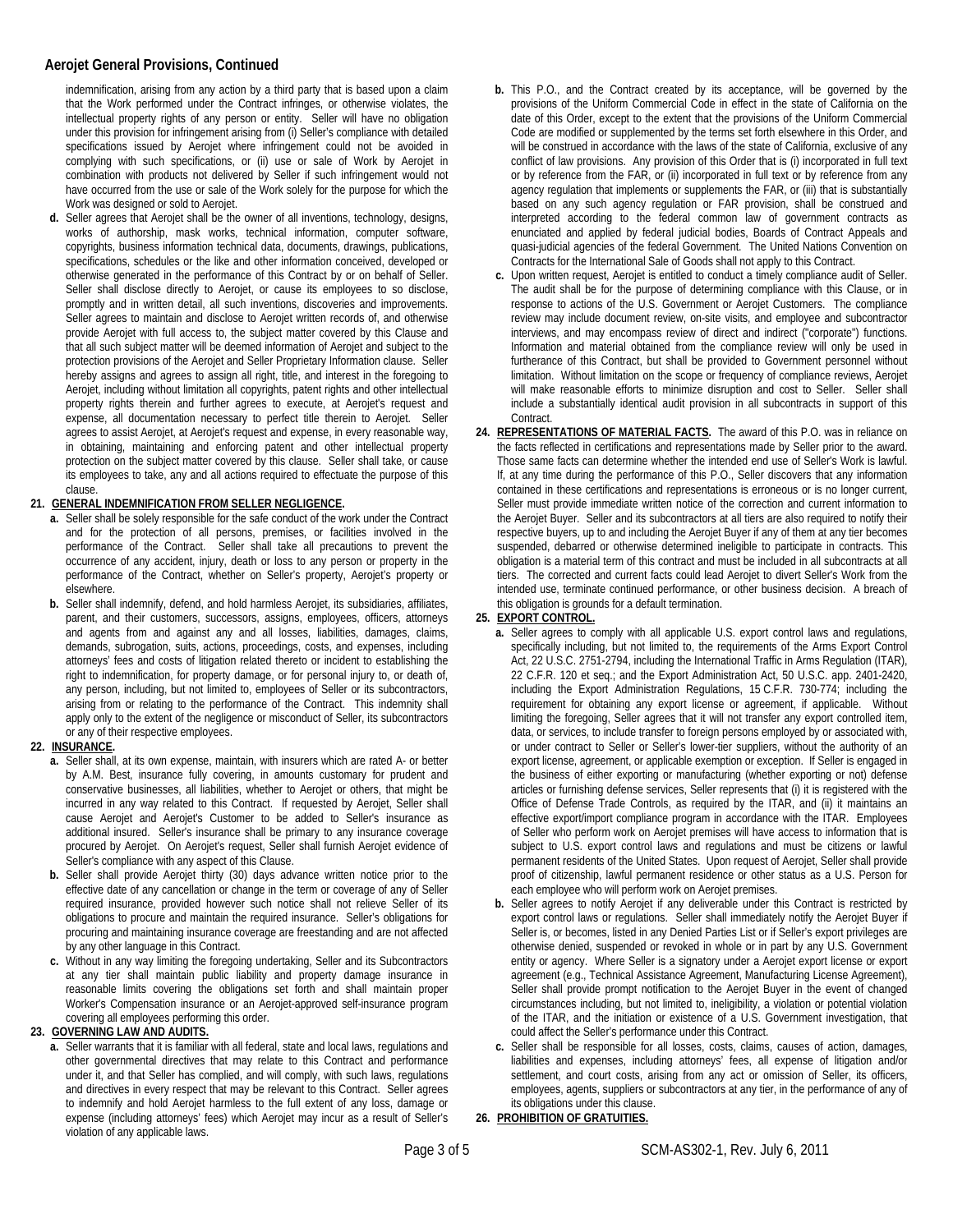# **Aerojet General Provisions, Continued**

- **a.** Seller warrants that its officers, directors, employees, agents and representatives have not offered or given, and will not offer or give, any gratuities in the form of entertainment, gifts, or otherwise, to any officer or employee of Aerojet or Aerojet's Customer with a view toward (i) securing this or any other Contract issued by Aerojet, (ii) any favorable treatment with respect to the awarding or amending of this or any other Contract issued by Aerojet or (iii) the making of any determination with respect to Seller's rights or duties under this or any other Contract issued by Aerojet.
- **b.** For any breach of Seller's warranty under this Clause Aerojet shall have, in addition to any other rights provided by this Contract, the right to terminate all Contracts with Seller for default, and to recover from Seller the amount of any gratuity paid together with all damages (including the amount of any penalty or fine) that are incurred by Aerojet as a result of Seller's breach, plus all reasonable costs (including attorney fees) expended by Aerojet in seeking such recovery. (Seller is also advised that, if this Contract is issued under a prime contract or subcontract of the U.S. Government, any gratuity covered by this Clause may also entail further liabilities of Seller under applicable statutes or other provisions.)
- **27. PUBLICITY.** Seller shall not release any publicity, advertisement, news release, or denial or confirmation of information regarding the Contract or the Work without the prior written approval of Aerojet, which approval shall not be unreasonably withheld.
- **28. RIGHTS AND REMEDIES.** The rights and remedies of Aerojet in the Contract are cumulative and in addition to any other rights and remedies that Aerojet may have at law or in equity. **IN NO EVENT SHALL AEROJET BE LIABLE FOR SPECIAL, INCIDENTAL OR CONSEQUENTIAL DAMAGES (INCLUDING WITHOUT LIMITATION LOST PROFITS).**
- **29. DISPUTES.** Any dispute not settled between the parties may be decided by recourse to an action at law or in equity and will be referred to a court of competent jurisdiction in the state of California. Pending final resolution of any dispute between the parties, Seller shall diligently proceed with performance of the Contract, as directed by Aerojet, as though no dispute existed.
- **30. HEADINGS.** Descriptive headings used in this Contract are for convenience of reference only and shall not be considered in its construction.
- **31. PRECEDENCE.** Any inconsistencies in any parts of the Contract shall be resolved by giving precedence in the following descending order: (i) front of this Contract, including any continuation sheets, and special and quality terms; (ii) Terms and Conditions; (iii) Statement of Work; (iv) specifications and drawings; (v) other referenced documents. All requirements contained in these documents are cumulative if not contradictory.
- **32. NONWAIVER AND SEVERABILITY.** The failure of a party to enforce any provision of the Contract shall not constitute a waiver of the provision or prejudice that party's right to enforce that or another provision later. If any provision of the Contract is or becomes void or unenforceable by law, the remaining provisions shall remain valid and enforceable.
- **33. CALCULATING TIME.** Except as otherwise expressly stated, all "days" referred to in this Contract shall be calendar days. If the last day of any period falls on a weekend day, federal holiday or other day that Aerojet is closed, the period shall expire the next working day after the weekend or holiday.
- **34. INTEGRATED AGREEMENT.** The Contract constitutes the entire agreement of the parties and integrates, merges, and supersedes all prior offers, negotiations, agreements, understandings, and arrangements between the parties related to the subject matter of the Contract. The Parties agree that this Contract has been drafted by both.
- **35. ASSIGNMENT.** Seller may not assign any of its rights or interest in the Contract or delegate any of its duties or obligations under the Contract without the prior written consent of Aerojet, except as provided in the Contract. Seller may assign its right to money due, or to become due, provided Aerojet is provided a true copy of the instrument of assignment reasonably in advance of the due date for payment of such amounts, the assignment is not subject to further assignment, and the assignment is made subject to setoff or recoupment for any present or future claims of Aerojet against Seller. Aerojet may make settlements and adjustments in price with Seller without notice to the assignee.
- **36. SURVIVABILITY.** Certain obligations of the Seller shall continue beyond the execution of this Contract, as follows: Duty of Cooperation; Aerojet and Seller Proprietary Information; Data Rights, Patent Indemnification and Inventions; General Indemnification from Seller Negligence; Governing Law and Audits; Export Control; Prohibition of Gratuities; Publicity; Rights and Remedies; Disputes; and Assignments. **37. WARRANTY (applicable if the Work includes the delivery of Goods).**
- **a.** Seller warrants that all Goods furnished under the Contract shall conform to all specifications and requirements of the Contract and shall be free from defects in materials and workmanship. To the extent Goods are not manufactured pursuant to detailed designs and specifications furnished by Aerojet, Seller warrants that the Goods shall be free from design and specification defects.
	- **b.** This warranty shall begin after final acceptance by Aerojet and shall extend for a period of (i) the manufacturer's warranty period or six (6) months, whichever is longer, if Seller is not the manufacturer and has not modified the Goods; or (ii) one (1) year or the manufacturer's warranty period, whichever is longer if Seller is the

**c.** This warranty shall survive inspection, test, acceptance of and payment for Goods, and shall run to Aerojet and its successor, assigns, and customers. If the Contract expires, is completed or is terminated, Seller shall not be relieved of the continuing obligations of this warranty.

### **38. RESPONSIBILITY FOR GOODS, TITLE AND RISK OF LOSS (applicable if the Work includes the delivery of Goods).**

- **a.** Title to Goods furnished under this Contract shall pass to Aerojet upon final acceptance by Aerojet, regardless of when or where Aerojet takes physical possession, unless the Contract specifically provides for earlier passage of title.
- **b.** Unless the Contract specifically provides otherwise, risk of loss of or damage to Goods shall remain with Seller, and shall not pass to Aerojet, until: (i) delivery of the Goods to a carrier, if transportation is F.O.B. origin; or, (ii) delivery of the Goods to Aerojet at the destination specified in the Contract, if transportation is F.O.B. destination. The risk of loss of or damage to Goods that Aerojet has a right to reject remains with the Seller until final acceptance or until all non-conformances are cured.

## **39. PACKING AND SHIPPING (applicable if the Work includes the delivery of Goods).**

- **a.** Seller shall pack Goods in accordance with good commercial practice to prevent damage and deterioration.
- **b.** Seller shall include a complete packing list with all shipments. Packing lists will include the Aerojet Contract number, item number, dates of shipment, and the names and addresses of consignor and consignee. Seller shall mark containers and packages with necessary lifting, loading, and handling instructions, and ensure the Aerojet Contract number is referenced on exterior container labels.

# **40. HAZARDOUS MATERIALS (applicable if the Work includes the delivery of Goods).**

- **a.** Seller shall package, label, transport and ship hazardous materials or items containing hazardous materials in accordance with all applicable federal, state and local laws and regulations, including Title 49 of the Code of Federal Regulations.
- **b.** Seller, prior to each hazardous material shipment, shall notify Aerojet of its nature and shipment data by such means of communication as will allow for proper preparation for acceptance of delivery by the carrier of the material and shall identify same on all shipping documents.
- **c.** Seller represents that each chemical substance constituting or contained in Work delivered to Aerojet is included on the inventory of chemical substances published by the Administrator of the Environmental Protection Agency pursuant to the Toxic Substances Control Act, as amended.
- **d.** Seller will provide to Aerojet with each delivery any Material Safety Data Sheet applicable to the Work that conforms with, and contains the information required by, the Occupational Safety and Health Act of 1970 and its implementing regulations, or a state approved counterpart.

#### **41. WARRANTY OF SERVICES (applicable if the Work includes the performance of Services tasks or Labor Hour/Time and Material services)**

- **a.** Seller shall assign personnel who are capable, skilled, qualified, and competent to perform in a manner that is satisfactory to Aerojet. Notwithstanding inspection and acceptance by Aerojet, the Seller warrants that it will perform the Work under this Contract with the high degree of professional skill and sound practices and judgment normally exercised by recognized professional firms with respect to services of a similar nature or the degree Seller described in proposals or marketing materials, whichever is higher. If the Seller is required to correct or reperform nonconforming Work, Seller shall be subject to this clause to the same extent as work initially performed.
- **b.** Seller warrants that it is and shall remain free of any obligation or restriction that would interfere or be inconsistent with, or present a conflict of interest concerning, the Work to be performed by Seller under this Contract.
- **c.** This warranty shall survive inspection, acceptance and payment, and shall run to Aerojet and its successor, assigns, and customers. If the Contract expires, is completed or is terminated, Seller shall not be relieved of the continuing obligations of this warranty.
- **42. SELLER'S RESPONSIBILITIES FOR ITS EMPLOYEES (applicable if the Work includes the performance of Services tasks or Labor Hour/Time and Material services)**
	- **a.** Seller shall assign personnel who are capable, skilled, qualified, and competent to perform in a manner that is satisfactory to Aerojet. All performance by Seller under the Contract is at Seller's risk as to the methods, processes, procedures, and safe conduct of the work, except as otherwise specified.
	- **b.** Seller is an independent contractor for all purposes. The employees used by Seller to perform Work under this P.O. shall be Seller's employees exclusively without any